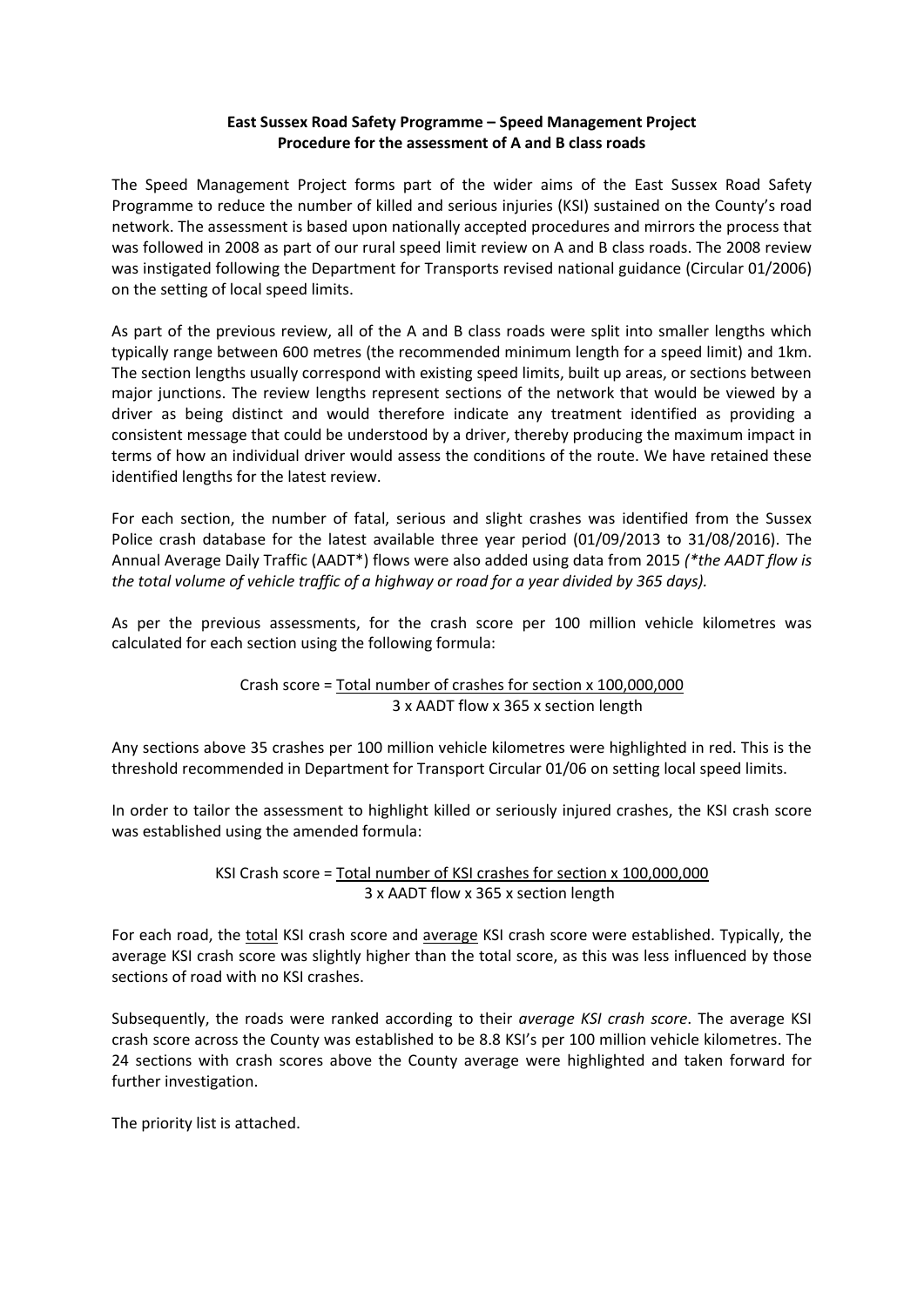# **1. Detailed analysis of crash record**

For each route, intermediate crash reports were produced which contain a summary of the individual circumstances, including the causation factors, for each of the KSI crashes that occurred along the identified route.

At sites where several KSI crashes have occurred at a single location, such as on a specific bend or junction, the circumstances of the crashes were examined to determine whether there were any treatable crash patterns (for example, loss of control).

The priority list featured several shorter lengths of A and B class road which achieved a high KSI crash score as a result of a single KSI crash occurring within a relatively short distance. In these circumstances, it was not possible to identify a crash pattern that could be treated by speed management or route study work, although an assessment of the circumstances was carried out in each case.

# **2. Obtain existing speed data**

The Transport Monitoring team were consulted to determine whether any speed surveys have been carried out on the identified routes within the latest five years, to ascertain what the existing vehicle speeds are along the route, and pinpoint locations where additional speed surveys may be required to supplement or update the available data.

#### **3. Site visit**

All sites were driven in both directions to identify possible treatments, which include:

- A review of the intermediate crash reports, to examine the sections of the route with a high KSI crash rate and consider possible remedial measures.
- A review of the existing speed limits along the route, and the identification of sections of route with sufficient character and appearance to support a lower speed limit. This may incorporate sections of road with higher levels of frontage of development, or containing a sequence of hazards such as bends or junctions, with a treatable crash pattern. Where such sections were established, suitable sites were identified for speed measuring equipment to be installed for a period of seven days.
- Identification of suitable lengths for route treatment, to ensure that all of the existing signs and road markings throughout the route are of a consistent standard and in good condition. This may incorporate additional minor measures to improve road safety, for example, the introduction of improved warning signage and hazard marker posts on bends where drivers have lost control.
- Minor signing and lining improvements targeted at specific sites, including those routes or route sections where single KSI crashes had been recorded.
- Identification of sites which have recently been subject to reduced speed limits, route study treatment, or other schemes, or where upcoming schemes are proposed. Consideration was given to carrying out 'after' speed surveys to determine the effectiveness of recent schemes.

#### **4. Commission new speed surveys**

For those sections where the speed management work was identified, including potential speed limit reductions or additional measures to support the existing speed limits, speed surveys will be commissioned at locations that would give a representative indication of vehicle speeds on a particular section of road.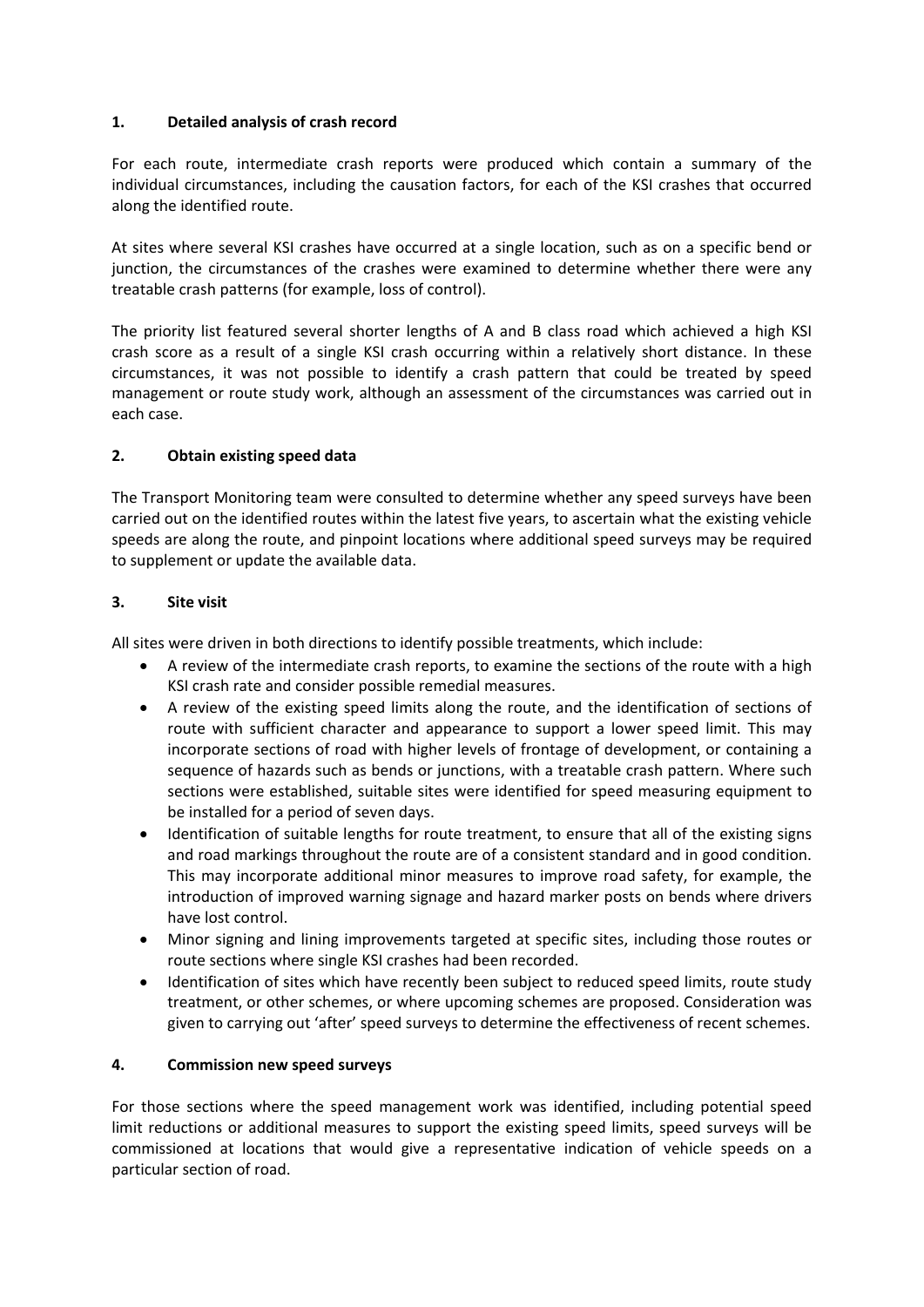The analysis of the reported mean speed and 85th percentile speed (the speed at or below which 85% of vehicles are travelling) may then be used as the basis for determining whether a reduction speed limit might be appropriate, to ensure that the proposed reduction would be relatively selfenforcing and would be supported by Sussex Police.

## **5. Discuss with Sussex Police**

Once the speed surveys have been carried out, members of the Road Safety team will hold a meeting with a representative from Sussex Police to confirm that the proposed interventions would be supported by Sussex Police (who would be responsible for the enforcement of any proposed speed management work) before it is progressed further.